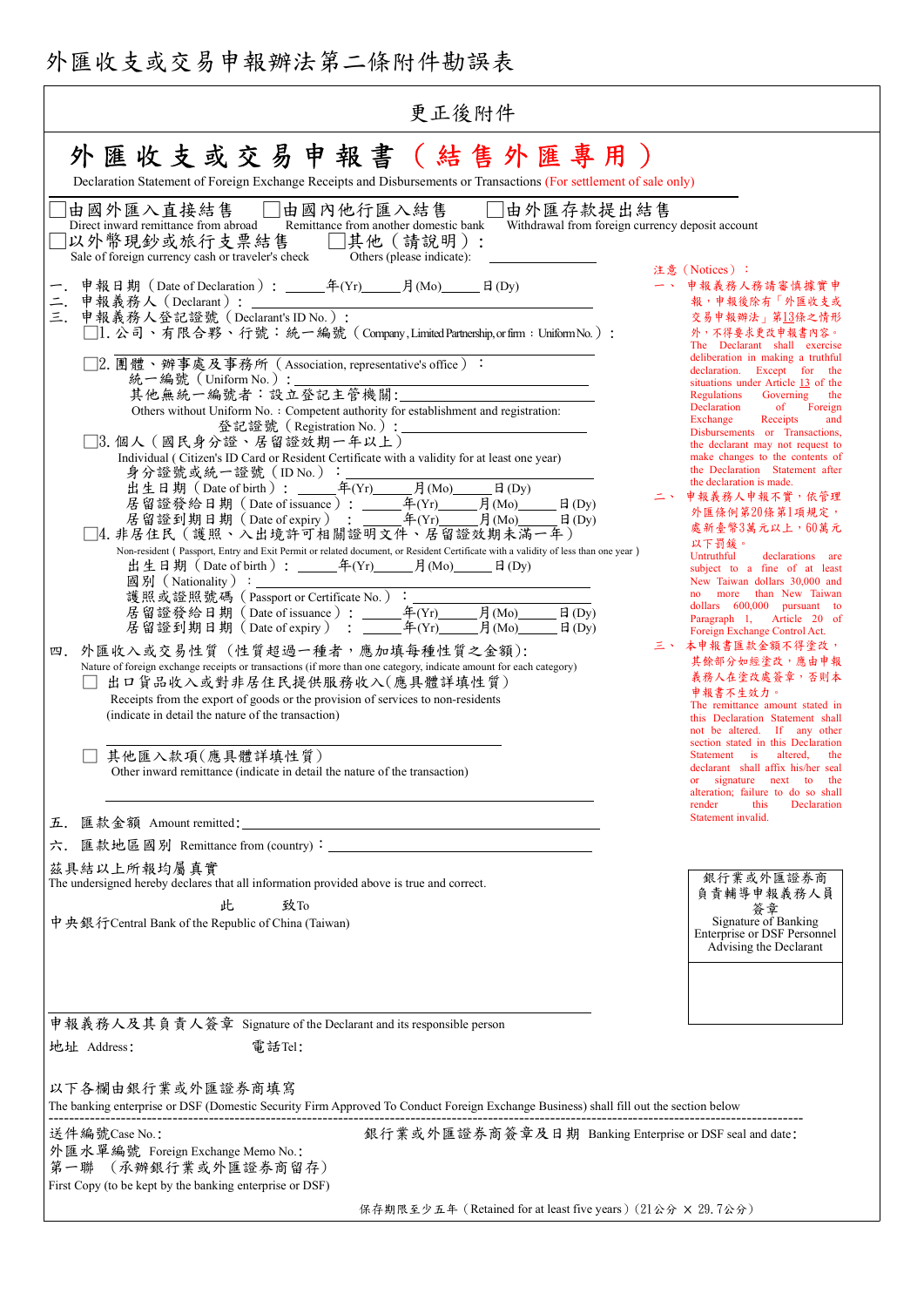| 外 匯 收 支 或 交 易 申 報 書 ( 結 售 外 匯 專 用 )<br>Declaration Statement of Foreign Exchange Receipts and Disbursements or Transactions (For settlement of sale only)                                                                                                                                                                                                                                                                                                                                                                                                                                                                                                                                                                                                                                                                                                                                                                                                                                                                                                                                                                                                                                                                                                                                                                                                                                                                                                   |                                                                                                                                                                                                                                                                                                                                                                                                                                                                                                                                                                                                                                                                                                                                                                                                                                                                                                                                                                                                                                                                                                                                                                                                                                                                                                                            |
|-------------------------------------------------------------------------------------------------------------------------------------------------------------------------------------------------------------------------------------------------------------------------------------------------------------------------------------------------------------------------------------------------------------------------------------------------------------------------------------------------------------------------------------------------------------------------------------------------------------------------------------------------------------------------------------------------------------------------------------------------------------------------------------------------------------------------------------------------------------------------------------------------------------------------------------------------------------------------------------------------------------------------------------------------------------------------------------------------------------------------------------------------------------------------------------------------------------------------------------------------------------------------------------------------------------------------------------------------------------------------------------------------------------------------------------------------------------|----------------------------------------------------------------------------------------------------------------------------------------------------------------------------------------------------------------------------------------------------------------------------------------------------------------------------------------------------------------------------------------------------------------------------------------------------------------------------------------------------------------------------------------------------------------------------------------------------------------------------------------------------------------------------------------------------------------------------------------------------------------------------------------------------------------------------------------------------------------------------------------------------------------------------------------------------------------------------------------------------------------------------------------------------------------------------------------------------------------------------------------------------------------------------------------------------------------------------------------------------------------------------------------------------------------------------|
| □由國內他行匯入結售 □由外匯存款提出結售<br>Remittance from another domestic bank Withdrawal from foreign currency deposit account<br>由國外匯入直接結售<br>Direct inward remittance from abroad<br>]以外幣現鈔或旅行支票結售<br>Sale of foreign currency cash or traveler's check<br>□其他 (請說明):<br>Others (please indicate):                                                                                                                                                                                                                                                                                                                                                                                                                                                                                                                                                                                                                                                                                                                                                                                                                                                                                                                                                                                                                                                                                                                                                                       | 注意 (Notices):                                                                                                                                                                                                                                                                                                                                                                                                                                                                                                                                                                                                                                                                                                                                                                                                                                                                                                                                                                                                                                                                                                                                                                                                                                                                                                              |
| 申報義務人(Declarant):<br>申報義務人登記證號(Declarant's ID No.):<br>二.<br>□1. 公司、有限合夥、行號:統一編號 (Company,LimitedPartnership,or firm: Uniform No.):<br>□2.團體、辦事處及事務所 (Association, representative's office):<br>統一編號 (Uniform No.):<br>Others without Uniform No. : Competent authority for establishment and registration:<br>登記證號 (Registration No.):<br>□3. 個人 (國民身分證、居留證效期一年以上)<br>Individual (Citizen's ID Card or Resident Certificate with a validity for at least one year)<br>□4. 非居住民 (護照、入出境許可相關證明文件、居留證效期未滿一年)<br>Non-resident (Passport, Entry and Exit Permit or related document, or Resident Certificate with a validity of less than one year)<br>國別 (Nationality): ________<br>護照或證照號碼 (Passport or Certificate No.):<br>月 $(Mo)$<br>$\Box$ (Dy)<br>$\boxplus$ (Dy)<br>四. 外匯收入或交易性質 (性質超過一種者,應加填每種性質之金額):<br>Nature of foreign exchange receipts or transactions (if more than one category, indicate amount for each category)<br>出口貨品收入或對非居住民提供服務收入(應具體詳填性質)<br>Receipts from the export of goods or the provision of services to non-residents<br>(indicate in detail the nature of the transaction)<br>其他匯入款項(應具體詳填性質)<br>Other inward remittance (indicate in detail the nature of the transaction)<br>五. 匯款金額 Amount remitted:<br>六. 匯款地區國別 Remittance from (country):<br>茲具結以上所報均屬真實<br>The undersigned hereby declares that all information provided above is true and correct.<br>此<br>致To<br>中央銀行Central Bank of the Republic of China (Taiwan) | 一、 申報義務人務請審慎據實申<br>報,申報後除有「外匯收支或<br>交易申報辦法」第13條之情形<br>外,不得要求更改申報書內容。<br>The Declarant shall exercise<br>deliberation in making a truthful<br>declaration. Except for the<br>situations under Article 13 of the<br>Regulations<br>Governing<br>the<br>Declaration<br>of Foreign<br>Exchange<br>Receipts<br>and<br>Disbursements or Transactions,<br>the declarant may not request to<br>make changes to the contents of<br>the Declaration Statement after<br>the declaration is made.<br>二、 申報義務人申報不實,依管理<br>外匯條例第20條第1項規定,<br>處新臺幣3萬元以上,60萬元<br>以下罰鍰。<br>Untruthful<br>declarations are<br>subject to a fine of at least<br>New Taiwan dollars 30,000 and<br>no more than New Taiwan<br>dollars 600,000 pursuant to<br>Paragraph 1, Article 20 of<br>Foreign Exchange Control Act.<br>三、 本申報書匯款金額不得塗改,<br>其餘部分如經塗改,應由申報<br>義務人在塗改處簽章,否則本<br>申報書不生效力。<br>The remittance amount stated in<br>this Declaration Statement shall<br>not be altered. If any other<br>section stated in this Declaration<br>Statement is altered,<br>the<br>declarant shall affix his/her seal<br>or signature next to the<br>alteration; failure to do so shall<br>render<br>this<br>Declaration<br>Statement invalid.<br>銀行業或外匯證券商<br>負責輔導申報義務人員<br>簽章<br>Signature of Banking<br><b>Enterprise or DSF Personnel</b><br>Advising the Declarant |
| 申報義務人及其負責人簽章 Signature of the Declarant and its responsible person<br>地址 Address:<br>電話Tel:                                                                                                                                                                                                                                                                                                                                                                                                                                                                                                                                                                                                                                                                                                                                                                                                                                                                                                                                                                                                                                                                                                                                                                                                                                                                                                                                                                 |                                                                                                                                                                                                                                                                                                                                                                                                                                                                                                                                                                                                                                                                                                                                                                                                                                                                                                                                                                                                                                                                                                                                                                                                                                                                                                                            |
| 以下各欄由銀行業或外匯證券商填寫<br>The banking enterprise or DSF (Domestic Security Firm Approved To Conduct Foreign Exchange Business) shall fill out the section below                                                                                                                                                                                                                                                                                                                                                                                                                                                                                                                                                                                                                                                                                                                                                                                                                                                                                                                                                                                                                                                                                                                                                                                                                                                                                                   |                                                                                                                                                                                                                                                                                                                                                                                                                                                                                                                                                                                                                                                                                                                                                                                                                                                                                                                                                                                                                                                                                                                                                                                                                                                                                                                            |
| 送件編號Case No.:<br>銀行業或外匯證券商簽章及日期 Banking Enterprise or DSF seal and date:<br>外匯水單編號 Foreign Exchange Memo No.:<br>第二聯 (申報義務人留存備查)<br>Second Copy (to be kept by the declarant)                                                                                                                                                                                                                                                                                                                                                                                                                                                                                                                                                                                                                                                                                                                                                                                                                                                                                                                                                                                                                                                                                                                                                                                                                                                                               |                                                                                                                                                                                                                                                                                                                                                                                                                                                                                                                                                                                                                                                                                                                                                                                                                                                                                                                                                                                                                                                                                                                                                                                                                                                                                                                            |
| 保存期限至少五年 (Retained for at least five years) (21公分 × 29.7公分)                                                                                                                                                                                                                                                                                                                                                                                                                                                                                                                                                                                                                                                                                                                                                                                                                                                                                                                                                                                                                                                                                                                                                                                                                                                                                                                                                                                                 |                                                                                                                                                                                                                                                                                                                                                                                                                                                                                                                                                                                                                                                                                                                                                                                                                                                                                                                                                                                                                                                                                                                                                                                                                                                                                                                            |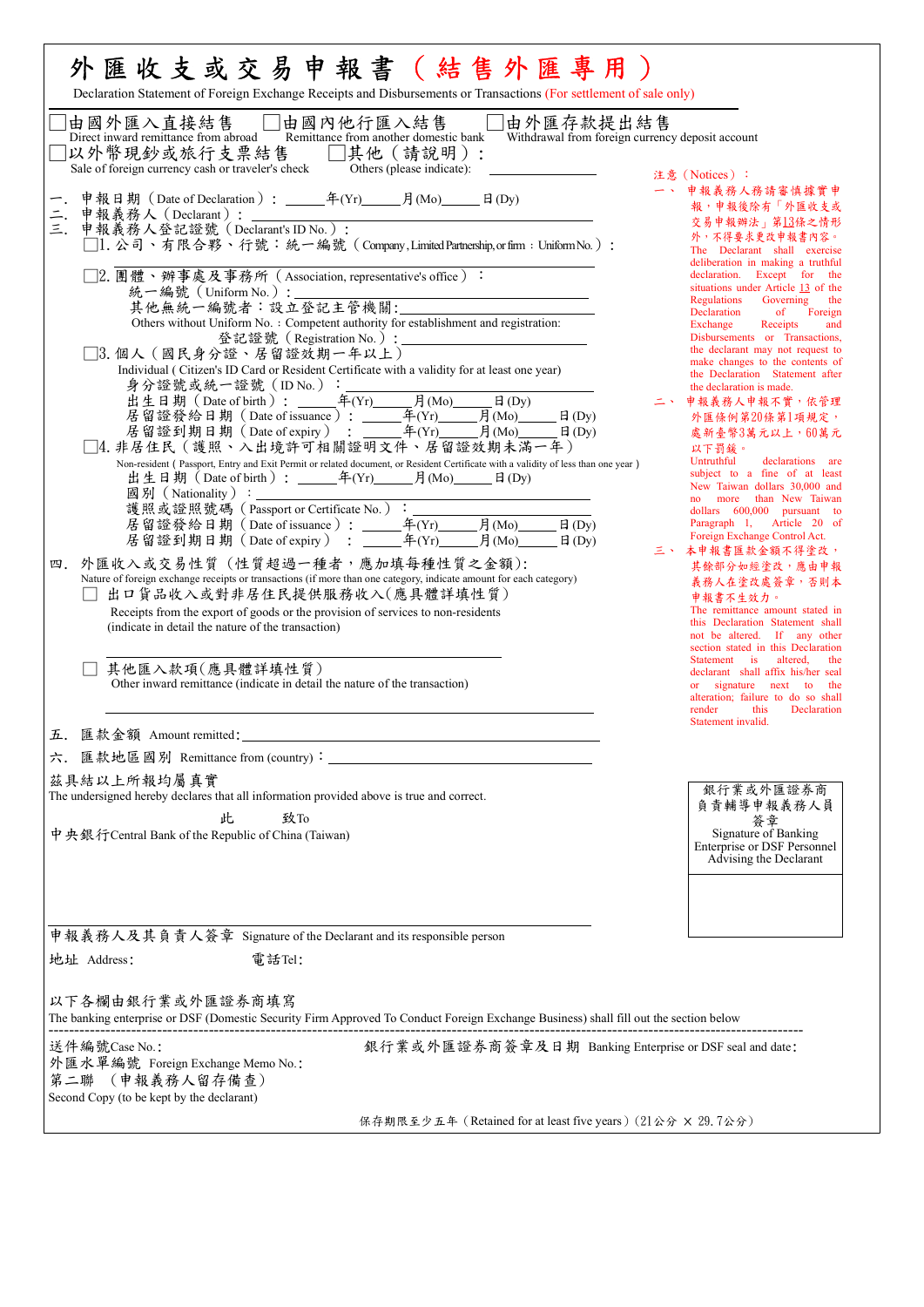| □結購外匯轉匯國內他行<br>□結購外匯存入外匯存款<br> 結購外匯直接匯出<br>Direct outward remittance<br>Remittance into another domestic bank<br>Deposit into foreign currency deposit account<br>]結購外幣現鈔或旅行支票 □其他(請說明):                                                                                                                                                                                                                                                                                                                                                                                                                                                                                                                                                                                                                                                                                                                                                                                                                                                                                                                                                                                                                                                                                                                                                                                                                                                                                                                      |                                                                                                                                                                                                                                                                                                                                                                                                                                                                                                                                                                                                                                                                                                                                                                                                                                                                                                                                                                                                                                                                                                                                                                                                                                                                                                                                |
|---------------------------------------------------------------------------------------------------------------------------------------------------------------------------------------------------------------------------------------------------------------------------------------------------------------------------------------------------------------------------------------------------------------------------------------------------------------------------------------------------------------------------------------------------------------------------------------------------------------------------------------------------------------------------------------------------------------------------------------------------------------------------------------------------------------------------------------------------------------------------------------------------------------------------------------------------------------------------------------------------------------------------------------------------------------------------------------------------------------------------------------------------------------------------------------------------------------------------------------------------------------------------------------------------------------------------------------------------------------------------------------------------------------------------------------------------------------------------------------------------------------|--------------------------------------------------------------------------------------------------------------------------------------------------------------------------------------------------------------------------------------------------------------------------------------------------------------------------------------------------------------------------------------------------------------------------------------------------------------------------------------------------------------------------------------------------------------------------------------------------------------------------------------------------------------------------------------------------------------------------------------------------------------------------------------------------------------------------------------------------------------------------------------------------------------------------------------------------------------------------------------------------------------------------------------------------------------------------------------------------------------------------------------------------------------------------------------------------------------------------------------------------------------------------------------------------------------------------------|
| Others (please indicate):<br>Foreign currency cash or traveler's check<br>三. 申報義務人登記證號 (Declarant's ID No.):<br>□1. 公司、有限合夥、行號:統一編號 (Company,LimitedPartnership, or firm: Uniform No.)<br>□2. 團體、辦事處及事務所 (Association, representative's office):<br>統一編號 (Uniform No.):<br>Others without Uniform No. : Competent authority for establishment and registration:<br>□3. 個人 (國民身分證、居留證效期一年以上)<br>Individual (Citizen's ID Card or Resident Certificate with a validity for at least one year)<br>$\boxplus$ (Dy)<br>□4. 非居住民 (護照、入出境許可相關證明文件、居留證效期未滿一年)<br>Non-resident (Passport, Entry and Exit Permit or related document, or Resident Certificate with a validity of less than one year)<br>護照或證照號碼(Passport or Certificate No.):<br><br>居留證發給日期(Data of iccurrent)<br>$\boxplus$ (Dy)<br>$\boxplus$ (Dy)<br>四. 外匯支出或交易性質 (性質超過一種者,應加填每種性質之金額):<br>Nature of foreign exchange disbursements or transactions (if more than one category, indicate amount for each category)<br>進口貨品價款或償付非居住民服務支出(應具體詳填性質)<br>Disbursements of the import of goods or for the provision of services by non-residents<br>(indicate in detail the nature of the transaction)<br>其他匯出款項(應具體詳填性質)<br>Other outward remittance (indicate in detail the nature of the transaction)<br>五. 匯款金額 Amount remitted:<br>六. 受款地區國別 Remittance to (country): _<br>茲具結以上所報均屬真實<br>The undersigned hereby declares that all information provided above is true and correct.<br>此<br>致To<br>中央銀行Central Bank of the Republic of China (Taiwan) | 注意 (Notices):<br>一、 申報義務人務請審慎據實申<br>報,申報後除有「外匯收支或<br>交易申報辦法」第13條之情形<br>外,不得要求更改申報書內容。<br>The Declarant shall exercise<br>deliberation in making a truthful<br>declaration. Except for the<br>situations under Article 13 of the<br>Regulations Governing<br>the<br>Declaration<br>of Foreign<br>Exchange<br>Receipts<br>and<br>Disbursements or Transactions,<br>the declarant may not request to<br>make changes to the contents of<br>the Declaration Statement after<br>the declaration is made.<br>二、 申報義務人申報不實,依管理<br>外匯條例第20條第1項規定,<br>處新臺幣3萬元以上,60萬元<br>以下罰鍰。<br>Untruthful<br>declarations are<br>subject to a fine of at least<br>New Taiwan dollars 30,000 and<br>no more than New Taiwan<br>dollars 600,000 pursuant to<br>Paragraph 1, Article 20 of<br>Foreign Exchange Control Act.<br>三、 本申報書匯款金額不得塗改,<br>其餘部分如經塗改,應由申報<br>義務人在塗改處簽章,否則本<br>申報書不生效力。<br>The remittance amount stated in<br>this Declaration Statement shall<br>not be altered. If any other<br>section stated in this Declaration<br>Statement is altered, the<br>declarant shall affix his/her seal<br>or signature next to the<br>alteration; failure to do so shall<br>render<br>this<br>Declaration<br>Statement invalid.<br>銀行業或外匯證券商<br>負責輔導申報義務人員<br>簽章<br>Signature of Banking<br>Enterprise or DSF Personnel<br>Advising the Declarant |
| 申報義務人及其負責人簽章 Signature of the Declarant and its responsible person<br>地址 Address:<br>電話Tel:                                                                                                                                                                                                                                                                                                                                                                                                                                                                                                                                                                                                                                                                                                                                                                                                                                                                                                                                                                                                                                                                                                                                                                                                                                                                                                                                                                                                                   |                                                                                                                                                                                                                                                                                                                                                                                                                                                                                                                                                                                                                                                                                                                                                                                                                                                                                                                                                                                                                                                                                                                                                                                                                                                                                                                                |
| 以下各欄由銀行業或外匯證券商填寫<br>The banking enterprise or DSF (Domestic Security Firm Approved To Conduct Foreign Exchange Business) shall fill out the section below                                                                                                                                                                                                                                                                                                                                                                                                                                                                                                                                                                                                                                                                                                                                                                                                                                                                                                                                                                                                                                                                                                                                                                                                                                                                                                                                                     |                                                                                                                                                                                                                                                                                                                                                                                                                                                                                                                                                                                                                                                                                                                                                                                                                                                                                                                                                                                                                                                                                                                                                                                                                                                                                                                                |
| 銀行業或外匯證券商簽章及日期 Banking Enterprise or DSF seal and date:<br>送件編號Case No.:<br>外匯水單編號 Foreign Exchange Memo No.:                                                                                                                                                                                                                                                                                                                                                                                                                                                                                                                                                                                                                                                                                                                                                                                                                                                                                                                                                                                                                                                                                                                                                                                                                                                                                                                                                                                                 |                                                                                                                                                                                                                                                                                                                                                                                                                                                                                                                                                                                                                                                                                                                                                                                                                                                                                                                                                                                                                                                                                                                                                                                                                                                                                                                                |
| 第一聯 (承辦銀行業或外匯證券商留存)<br>First Copy (to be kept by the banking enterprise or DSF)                                                                                                                                                                                                                                                                                                                                                                                                                                                                                                                                                                                                                                                                                                                                                                                                                                                                                                                                                                                                                                                                                                                                                                                                                                                                                                                                                                                                                               |                                                                                                                                                                                                                                                                                                                                                                                                                                                                                                                                                                                                                                                                                                                                                                                                                                                                                                                                                                                                                                                                                                                                                                                                                                                                                                                                |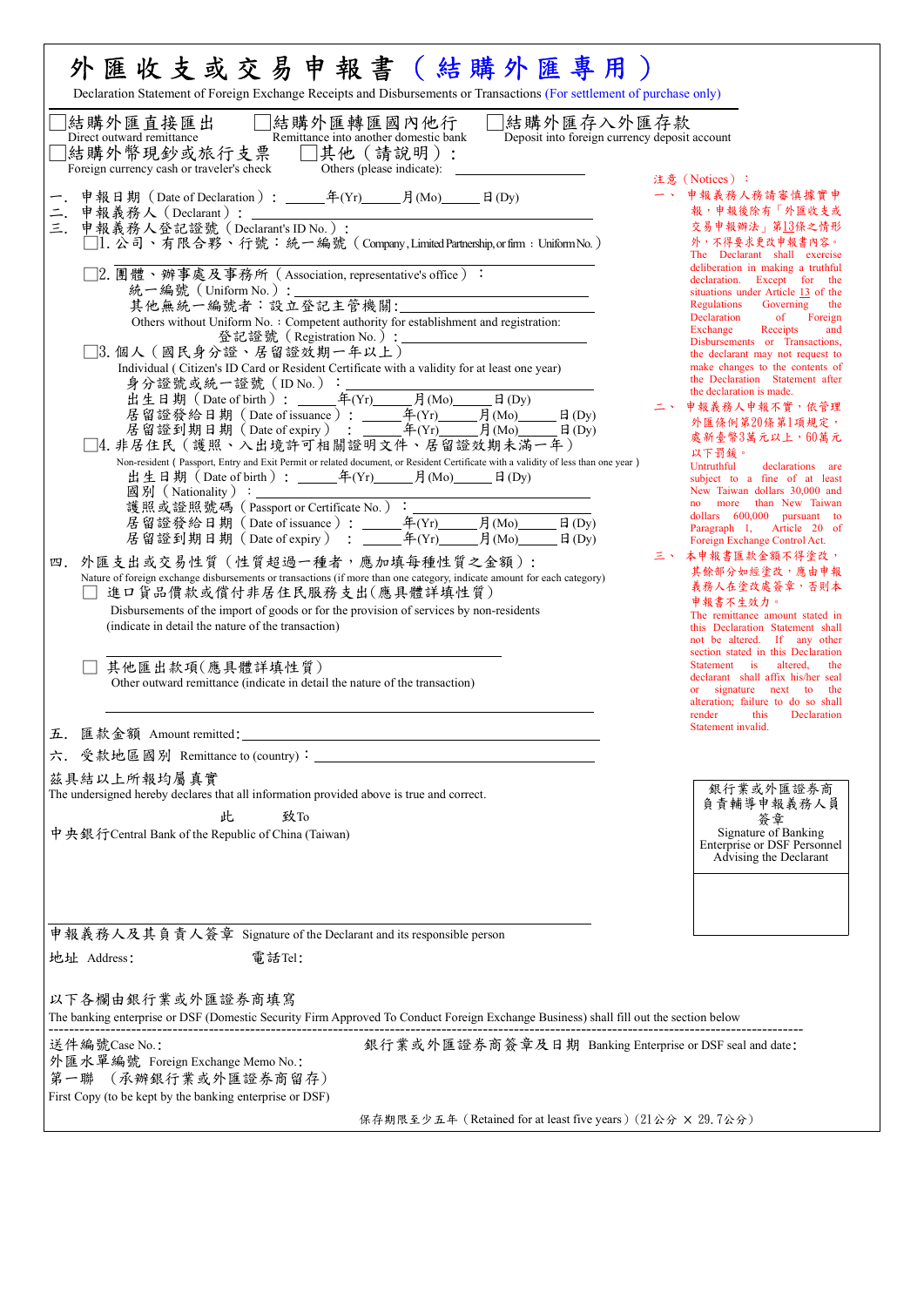| □結購外匯轉匯國內他行<br>□結購外匯存入外匯存款<br> 結購外匯直接匯出<br>Direct outward remittance<br>Remittance into another domestic bank<br>Deposit into foreign currency deposit account<br> 結購外幣現鈔或旅行支票 □其他(請說明):<br>Others (please indicate):<br>Foreign currency cash or traveler's check                                                                                                                                                                                                                                                                                                                                                                                                                                                                                                                                                                                                                                                                                                                                                                                                                                                                                                                                                                                                                                                                                                                                                                                                          | 注意 (Notices):                                                                                                                                                                                                                                                                                                                                                                                                                                                                                                                                                                                                                                                                                                                                                                                                                                                                                                                                                                                                                                                                                                                                                                                                                                                                                                               |
|-----------------------------------------------------------------------------------------------------------------------------------------------------------------------------------------------------------------------------------------------------------------------------------------------------------------------------------------------------------------------------------------------------------------------------------------------------------------------------------------------------------------------------------------------------------------------------------------------------------------------------------------------------------------------------------------------------------------------------------------------------------------------------------------------------------------------------------------------------------------------------------------------------------------------------------------------------------------------------------------------------------------------------------------------------------------------------------------------------------------------------------------------------------------------------------------------------------------------------------------------------------------------------------------------------------------------------------------------------------------------------------------------------------------------------------------------------------------------------|-----------------------------------------------------------------------------------------------------------------------------------------------------------------------------------------------------------------------------------------------------------------------------------------------------------------------------------------------------------------------------------------------------------------------------------------------------------------------------------------------------------------------------------------------------------------------------------------------------------------------------------------------------------------------------------------------------------------------------------------------------------------------------------------------------------------------------------------------------------------------------------------------------------------------------------------------------------------------------------------------------------------------------------------------------------------------------------------------------------------------------------------------------------------------------------------------------------------------------------------------------------------------------------------------------------------------------|
| $\overline{\phantom{a}}$ :<br>申報義務人 (Declarant): ___________<br>三. 申報義務人登記證號 (Declarant's ID No.):<br>□1. 公司、有限合夥、行號:統一編號 (Company,Limited Partnership, or firm: Uniform No.)<br>□2.團體、辦事處及事務所 (Association, representative's office):<br>統一編號 (Uniform No.):<br>Others without Uniform No. : Competent authority for establishment and registration:<br>□3. 個人 (國民身分證、居留證效期一年以上)<br>Individual (Citizen's ID Card or Resident Certificate with a validity for at least one year)<br>居留證發給日期 (Date of issuance): _______年(Yr)______月(Mo)_____日(Dy)<br>□4. 非居住民(護照、入出境許可相關證明文件、居留證效期未滿一年)<br>Non-resident (Passport, Entry and Exit Permit or related document, or Resident Certificate with a validity of less than one year)<br>$\boxplus$ (Dy)<br>$\exists$ (Dy)<br>四. 外匯支出或交易性質 (性質超過一種者,應加填每種性質之金額):<br>Nature of foreign exchange disbursements or transactions (if more than one category, indicate amount for each category)<br>進口貨品價款或償付非居住民服務支出(應具體詳填性質)<br>Disbursements of the import of goods or for the provision of services by non-residents<br>(indicate in detail the nature of the transaction)<br>其他匯出款項(應具體詳填性質)<br>Other outward remittance (indicate in detail the nature of the transaction)<br>五. 匯款金額 Amount remitted:<br>六. 受款地區國別 Remittance to (country): ________<br>茲具結以上所報均屬真實<br>The undersigned hereby declares that all information provided above is true and correct.<br>致To<br>此<br>中央銀行Central Bank of the Republic of China (Taiwan) | $\rightarrow$<br>申報義務人務請審慎據實申<br>報,申報後除有「外匯收支或<br>交易申報辦法」第13條之情形<br>外,不得要求更改申報書內容。<br>The Declarant shall exercise<br>deliberation in making a truthful<br>declaration. Except for the<br>situations under Article 13 of the<br>Regulations Governing the<br>Declaration<br>of Foreign<br>Exchange<br>Receipts<br>and<br>Disbursements or Transactions,<br>the declarant may not request to<br>make changes to the contents of<br>the Declaration Statement after<br>the declaration is made.<br>二、 申報義務人申報不實,依管理<br>外匯條例第20條第1項規定,<br>處新臺幣3萬元以上,60萬元<br>以下罰錄。<br>Untruthful<br>declarations are<br>subject to a fine of at least<br>New Taiwan dollars 30,000 and<br>no more than New Taiwan<br>dollars 600,000 pursuant to<br>Paragraph 1, Article 20 of<br>Foreign Exchange Control Act.<br>三、 本申報書匯款金額不得塗改,<br>其餘部分如經塗改,應由申報<br>義務人在塗改處簽章,否則本<br>申報書不生效力。<br>The remittance amount stated in<br>this Declaration Statement shall<br>not be altered. If any other<br>section stated in this Declaration<br>Statement is altered.<br>the<br>declarant shall affix his/her seal<br>or signature next to the<br>alteration; failure to do so shall<br>this<br>Declaration<br>render<br>Statement invalid.<br>銀行業或外匯證券商<br>負責輔導申報義務人員<br>簽章<br>Signature of Banking<br>Enterprise or DSF Personnel<br>Advising the Declarant |
| 申報義務人及其負責人簽章 Signature of the Declarant and its responsible person<br>地址 Address:<br>電話Tel:                                                                                                                                                                                                                                                                                                                                                                                                                                                                                                                                                                                                                                                                                                                                                                                                                                                                                                                                                                                                                                                                                                                                                                                                                                                                                                                                                                                 |                                                                                                                                                                                                                                                                                                                                                                                                                                                                                                                                                                                                                                                                                                                                                                                                                                                                                                                                                                                                                                                                                                                                                                                                                                                                                                                             |
| 以下各欄由銀行業或外匯證券商填寫                                                                                                                                                                                                                                                                                                                                                                                                                                                                                                                                                                                                                                                                                                                                                                                                                                                                                                                                                                                                                                                                                                                                                                                                                                                                                                                                                                                                                                                            |                                                                                                                                                                                                                                                                                                                                                                                                                                                                                                                                                                                                                                                                                                                                                                                                                                                                                                                                                                                                                                                                                                                                                                                                                                                                                                                             |
| The banking enterprise or DSF (Domestic Security Firm Approved To Conduct Foreign Exchange Business) shall fill out the section below                                                                                                                                                                                                                                                                                                                                                                                                                                                                                                                                                                                                                                                                                                                                                                                                                                                                                                                                                                                                                                                                                                                                                                                                                                                                                                                                       |                                                                                                                                                                                                                                                                                                                                                                                                                                                                                                                                                                                                                                                                                                                                                                                                                                                                                                                                                                                                                                                                                                                                                                                                                                                                                                                             |
|                                                                                                                                                                                                                                                                                                                                                                                                                                                                                                                                                                                                                                                                                                                                                                                                                                                                                                                                                                                                                                                                                                                                                                                                                                                                                                                                                                                                                                                                             |                                                                                                                                                                                                                                                                                                                                                                                                                                                                                                                                                                                                                                                                                                                                                                                                                                                                                                                                                                                                                                                                                                                                                                                                                                                                                                                             |
| 銀行業或外匯證券商簽章及日期 Banking Enterprise or DSF seal and date:<br>送件編號Case No.:<br>外匯水單編號 Foreign Exchange Memo No.:<br>第二聯 (申報義務人留存備查)<br>Second Copy (to be kept by the declarant)                                                                                                                                                                                                                                                                                                                                                                                                                                                                                                                                                                                                                                                                                                                                                                                                                                                                                                                                                                                                                                                                                                                                                                                                                                                                                               |                                                                                                                                                                                                                                                                                                                                                                                                                                                                                                                                                                                                                                                                                                                                                                                                                                                                                                                                                                                                                                                                                                                                                                                                                                                                                                                             |